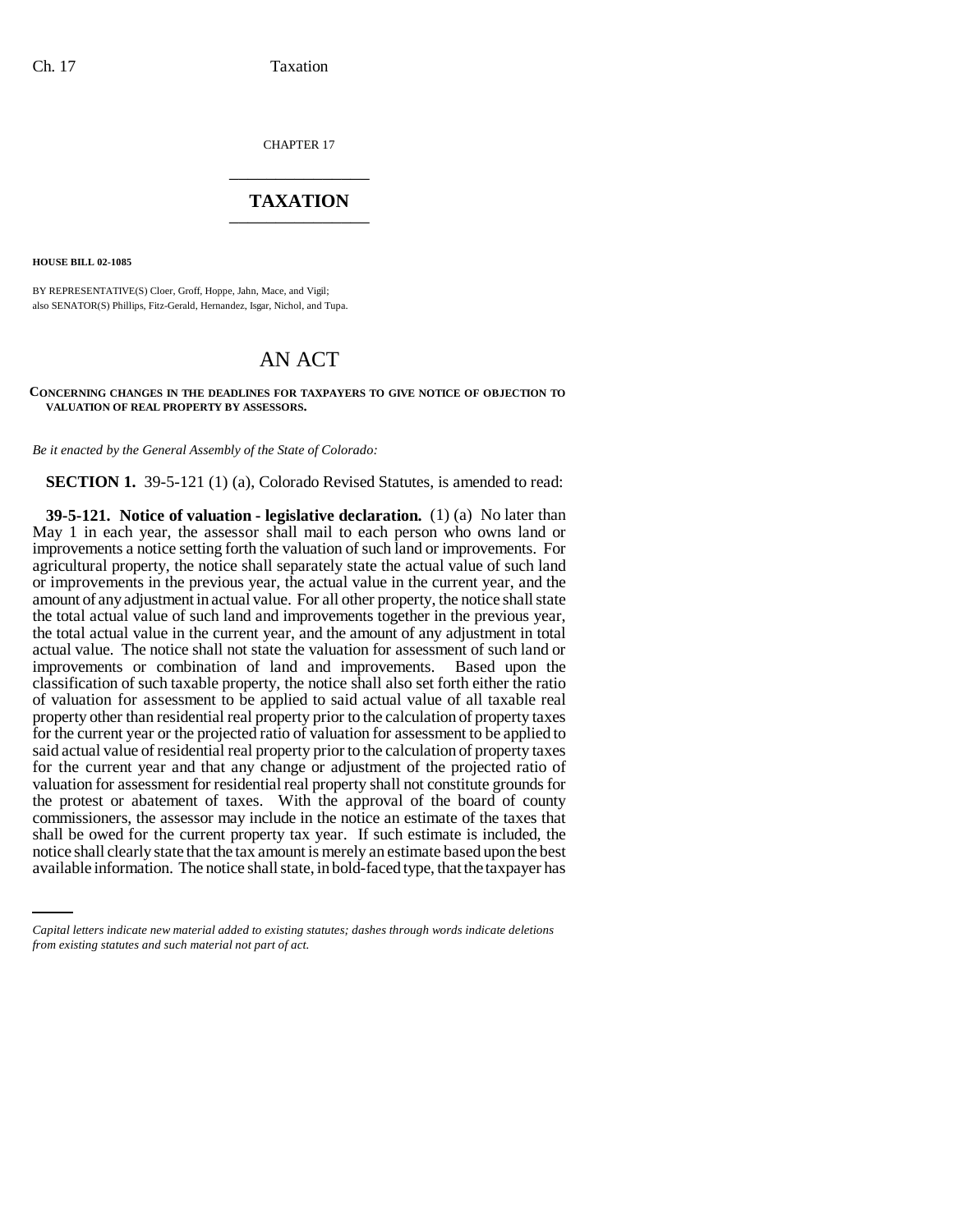Taxation Ch. 17

the right to protest any adjustment in valuation but not the estimate of taxes if such an estimate is included in the notice, the classification of the property that determines the assessment percentage to be applied, and the dates and places at which the assessor will hear such protest. Such notice shall also set forth the following: That, to preserve the taxpayer's right to protest, the taxpayer must notify the assessor either by mail IN WRITING or in person of the taxpayer's objection and protest; that if notice is made by mail such notice must be DELIVERED, postmarked, OR GIVEN IN PERSON no later than May 27 and that, if notice is made in person, such notice must be made no later than June 1; and that, after such date, the taxpayer's right to object and protest the adjustment in valuation is lost. The notice shall be mailed together with a form that, if completed by the taxpayer, allows the taxpayer to explain the basis for the taxpayer's valuation of the property. Such form may be completed by the taxpayer to initiate an appeal of the assessor's valuation. However, in accordance with section 39-5-122 (2), completion of this form shall not constitute the exclusive means of appealing the assessor's valuation. For the years that intervene between changes in the level of value, if the difference between the actual value of such land or improvements in the previous year and the actual value of such land or improvements in the intervening year as set forth in such notice constitutes an increase in actual value of more than seventy-five percent, the assessor shall mail together with the notice an explanation of the reasons for such increase in actual value.

**SECTION 2.** 39-5-122 (1) and (2), Colorado Revised Statutes, are amended to read:

**39-5-122. Taxpayer's remedies to correct errors.** (1) On or before May 1 of each year, the assessor shall give public notice in at least one issue of a newspaper published in his OR HER county that, beginning on the first working day after notices of adjusted valuation are mailed to taxpayers, and until June 1, he THE ASSESSOR will sit to hear all objections and protests concerning valuations of taxable real property determined by him THE ASSESSOR for the current year; that, for a taxpayer's objection and protest to be heard, notice must be given to the assessor; and that such notice if given by mail, must be by May 27 or, if given in person must be POSTMARKED, DELIVERED, OR GIVEN IN PERSON by June 1. The notice shall also state that objections and protests concerning valuations of taxable personal property determined by him THE ASSESSOR for the current year will be heard commencing June 15; that, for a taxpayer's objection and protest to be heard, notice must be given to the assessor; and that such notice if given by mail, must be by June 30 or, if given in person must be by July 5. If there is no such newspaper, then such notice shall be conspicuously posted in the offices of the assessor, the treasurer, and the county clerk and recorder, and in at least two other public places in the county seat. The assessor shall send news releases containing such notice to radio stations, television stations, and newspapers of general circulation in the county.

(2) If any person is of the opinion that his or her property has been valued too high, has been twice valued, or is exempt by law from taxation or that property has been erroneously assessed to such person, he or she may appear before the assessor and object, complete the form mailed with his or her notice of valuation pursuant to section 39-5-121 (1) or (1.5), or file a written letter of objection and protest by mail with the assessor's office before the last day specified in the notice, stating in general terms the reason for the objection and protest. Reasons for the objection and protest